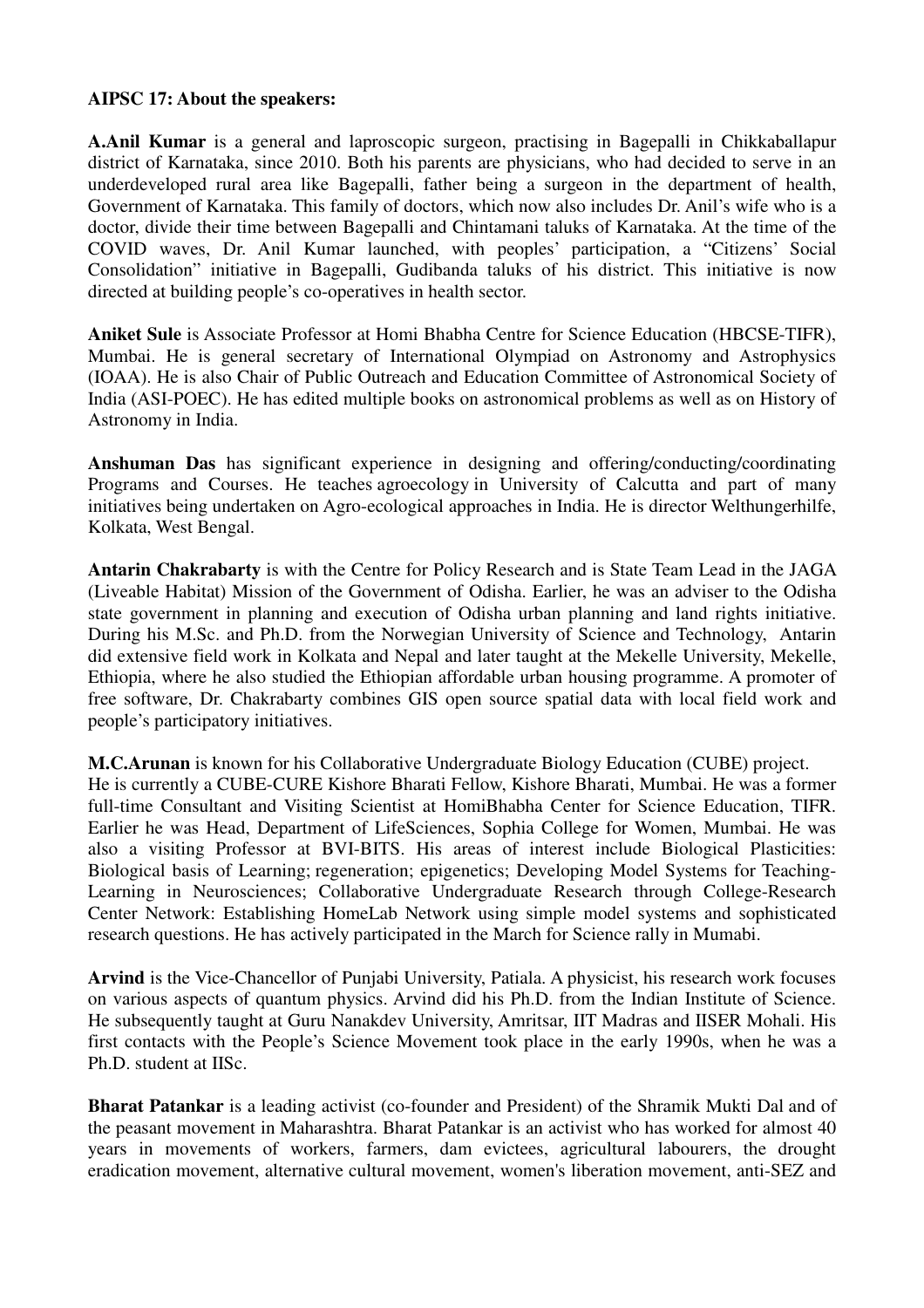coal-based power plant movement based on alternative energy proposals, rights of farmers on windmills, and radical anti-caste movements.

**Bhargavi S Rao** is Director (Research) Centre for Financial Responsibility and Senior Fellow & Trustee of ESG, Centre for Financial Accountability. Bangalore, Karnataka.

**Dinesh C Sharma** is an award-winning journalist, authorand media trainer with over 35 years' experience in reporting on science and technology, health and environment for national and international media outlets. Sharma has been the Science Editor at *Mail Today* (India Today Group) from 2007 to 2014 and Founding Managing Editor at *India Science Wire* from 2017 to 2019. He is a regular contributor to the medical journal, *The Lancet*, among others. Under NIF Fellowship, he wrote *The Long Revolution: The Birth and Growth of India's IT industry* (HarperCollins India, 2009). An international edition of the book, *The Outsourcer*, was published by MIT Press, USA in 2015. The book was awarded the prestigious Computer History Museum Book Prize instituted by the American Society for History of Technology (SHOT) in 2016. In 2014, he wrote *Know Your Heart* (HarperCollins India) – a book on health policies. He has also penned a science travelogue – *Witness to the Meltdown* (Vigyan Prasar, 2015) – based on his climate change reportage from the Arctic in 2008. His latest book– *Indian Innovation, Not Jugaad* (Roli Books) – is about 100 innovations that have transformed India in the past 75 years.As the Jawaharlal Nehru Fellow (2020- 2021), he is working on the evolution of Hyderabad as a technology cluster. The book is slated for publication in 2023. Dinesh's academic experience includes teaching a course in development journalism for MA students at Ateneo de Manila University, Philippines and being a teaching Fellow at the Jawaharlal Nehru University. He is a doctorate from Banaras Hindu University(BHU) and a post-graduate from Osmania University.

**Faizan Mustafa** is an academic in the field of law, an institution builder, public intellectual and author. Subsequent to his service at the Aligarh Muslim University, Professor Faizan Mustafa was the founding Vice-Chancellor of the National Law University, Odisha and is now the Vice-Chancellor of NALSAR, Hyderabad. Apart fro writing several research papers on law, his lucid expositions in the "Legal Awareness Web" series have contributed to public awareness about law and Indian constitution.

**D.Indumathi** is a physicist working at The Institute of Mathematical Sciences, Chennai (IMSc) since 1988. After her PhD and her post-doctoral work at PRL Ahmadabad, University of Dortmund, Germany and Indian Institute of Science, Bengaluru she became a faculty member at Harish Chandra Research Institute, Allahabad before she joined IMSc. Her primary area of research is high energy physics phenomenology. She is an active member of the Indian Neutrino Observatory (INO) project since its inception. She has been the outreach coordinator and one of the spokespersons for the INO collaboration. She also coordinated a subgroup working on designing INO's proposed main detector. She is one of the Indian Scientists who has been vocal in the protests against the Indian Nuclear Tests. She has been an active member of the Tamil Nadu Science Forum. She is the editor of "Jantar Mantar" the childrens science magazine in english from TNSF. She has written many science popularisation articles for children.

**KJ Joy** is one of the founding members of Society for Promoting Participative Ecosystem Management (SOPPECOM). He has been an activist-researcher for more than 30 years. He was a full-time activist for about eight years with Mukti Sangharsh Movement, an organisation of rural toilers in South Maharashtra. He has worked with Bharat Gyan Vigyan Samithi (BGVS), New Delhi, in its watershed development and resource literacy programme. He was a Visiting Fellow with the Centre for Interdisciplinary Studies in Environment and Development (CISED), Bangalore (now part of ATREE) for a year and was a Fulbright Fellow with University of California at Berkeley. He has a special interest in people's institutions for natural resource management both at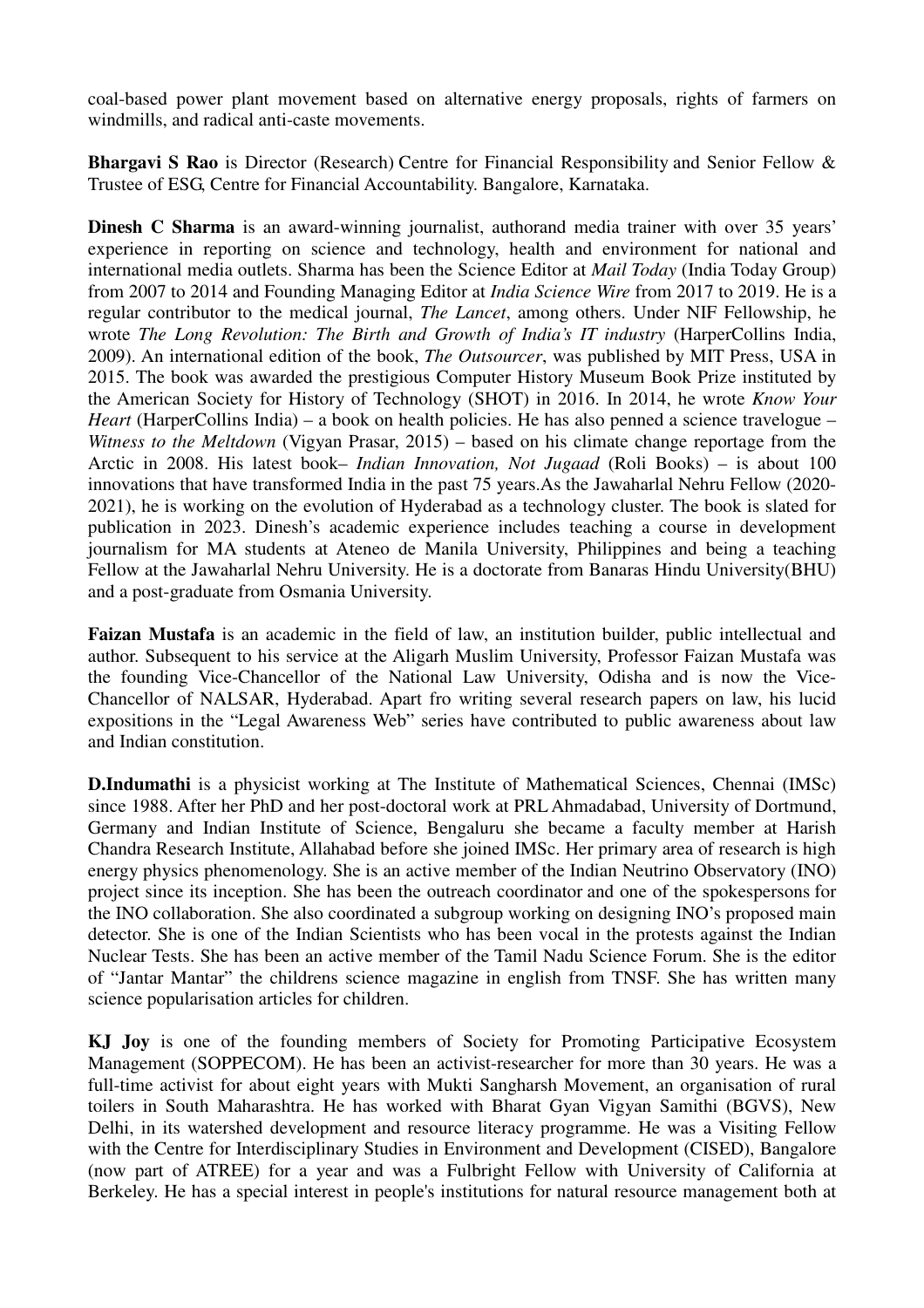the grassroots and policy levels. His other areas of interests include water conflicts, drought and drought proofing, participatory irrigation management, river basin management and multistakeholder processes, watershed-based development, resource literacy, right to water and sanitation, water ethics and people's movements. National level initiative on water conflicts; presently, he coordinates the national level initiative, Forum for Policy Dialogue on Water Conflicts in India, a network of about 600 individuals and organisations and anchored by SOPPECOM (www.waterconflictforum.org).

**Kanchi Kohli** started her career as a scholar-activist at Kalpavriksh, then at Toxic Links and is currently Senior Researcher at the Centre for Policy Research, New Delhi. She is a researcher, educator and communicator of environmental law and policy, covering the environment, forest, biodiversity regulation and governance in India. Her policy research and practice explores the links and gaps between law, development, sustainability and environmental justice. She has co-authored the coursebook *Development of Environmental Laws in India* (Cambridge Univ, 2021). She is co-editor of *Forest Case Update*, a public information service on forest and wildlife cases in the Supreme Court. She teaches environment law and development courses at various universities and government training institutes. She was awarded the Fullbright Fellowship in 2013 and was affiliated to the Boalt Law School, University of California, Berkeley.

**Keshab Das** is a professor at the Gujarat Institute of Development Research, Ahmedabad, India. He holds M.Phil (Applied Economics) and Ph.D (Economics) degrees from Jawaharlal Nehru University, New Delhi (through the Centre for Development Studies, Trivandrum). He also holds a Bachelor's degree in Journalism and Mass Communication and has briefly served as a journalist at The Indian Express. He is a recipient of the national VKRV Rao Prize in Social Sciences (Economics) awarded to the best young scholar below the age of 45. He is President of the Orissa Economic Association (2022-23) and the Executive Editor of the *Odisha Economic Journal*. He has been a visiting Faculty or Research Fellow at several Universities and Research Institutes in India and abroad, and ICCR Chair Professor in Economics (2015-16). He has undertaken research missions on SME competitiveness to the Netherlands, Italy and the UK. He has authored/coauthored/edited/co-edited 10 Books and around 110 articles on research studies and policy engagement in local and regional development, industrialisation strategies, the informal sector, MSMEs, industrial clusters and globalization, innovation, labour, infrastructure and politics of development.

**Kirtee Shah** Concerned that the 'architecture' he was learning at one of the best schools in the country, way back in the '60s, was not sufficiently oriented to the contemporary human settlements challenges, especially concerning the needs of the poor and the marginalized groups, Kirtee Shah set out to work with the homeless poor in the villages first and subsequently in the urban slums of Gujarat, India. The search for 'content and social relevance' in professional work, the desire to serve the 'alternative client' and an attitude to de-learn and re-learn in face of new challenges have shaped Kirtee Shah's 50 year long professional career in six parallel and overlapping streams that include architecture practice, grass roots work as an NGO, policy advocacy and development, disaster reconstruction, institution development and project consultancy. Besides studies, field projects, organization development and policy related work in rural, urban and tribal housing for the low income and other disadvantaged groups; he has worked extensively on large scale post disaster reconstruction projects in India and abroad. As a member of the Prime Minister appointed National Commission on Urbanization (NCU) in the mid 80's, he chaired a Working Group on Urban Poverty in India. Founder Director of Ahmadabad Study Action Group (ASAG; an NGO he set up with other likeminded colleagues and leads for the past 50 years) he was president of Habitat International Coalition (HIC; a global coalition of civic groups, activists and professionals working on the housing rights and the people centered urban development) for a decade in the mid '90s. He is founder president of India Habitat Forum (INHAF); founder chairman of Home Losers' Service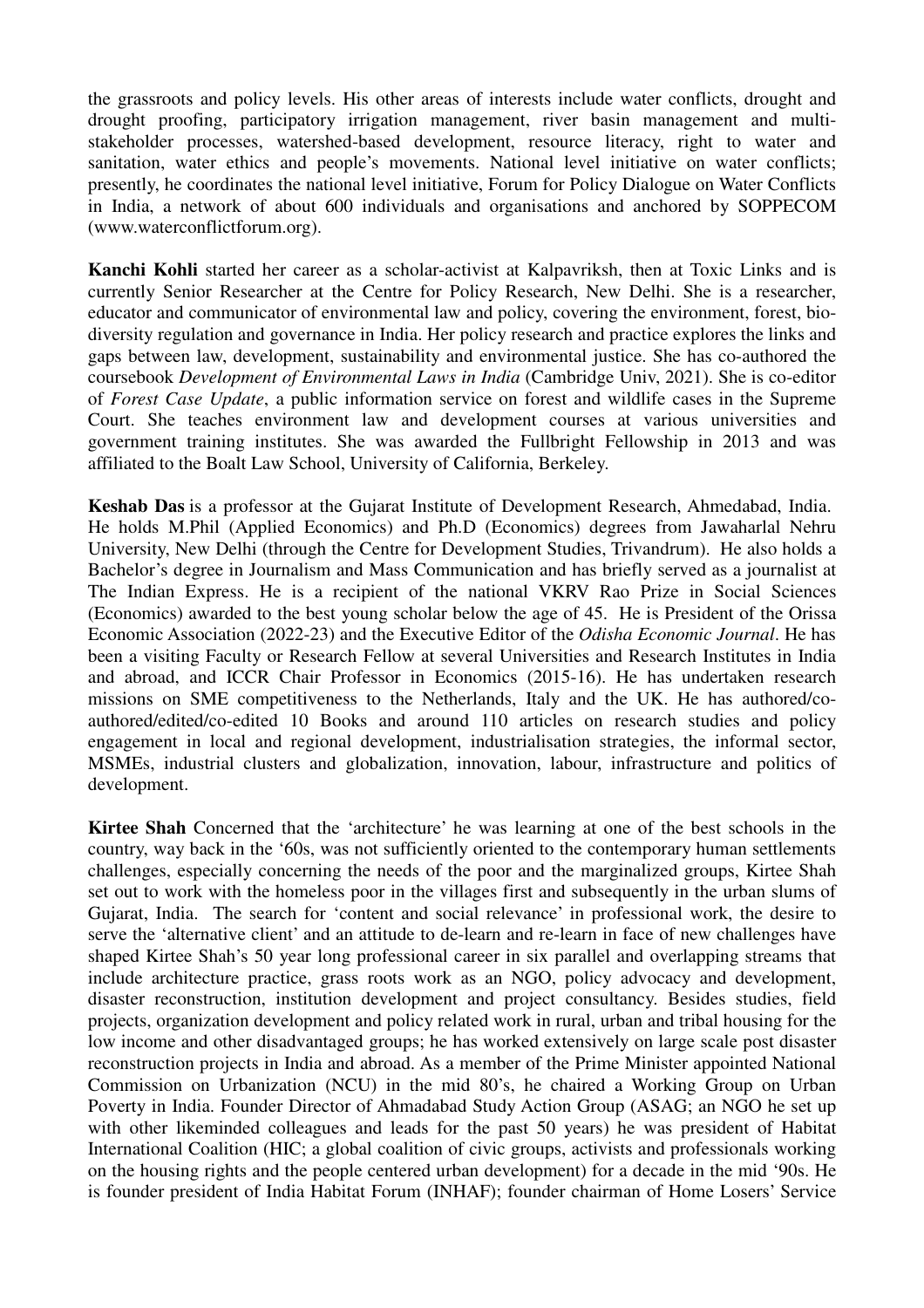Association of Ahmadabad (HOLSAA; set up following the earthquake in Gujarat in 2001); president of Banglore based Institute for Cultural Research and Action (ICRA) for the past 30 years; one of the founders of the Ashoka Innovator for the Public, which now has presence in more than 90 countries of the world and is engaged actively with the institutional development activities of Citynet and Asian Coalition for Housing Rights (ACHR). He has been on several committees set up by the Planning Commission of India (on housing, urban development and urban poverty matters), was on the Board of Directors of Housing and Urban Development Corporation (HUDCO ) and has consulted with UN agencies, the World Bank, Cities Development Initiatives for Asia (CDIA), etc. He was an adviser to GoI's 50,000 houses project for the war victims in Sri Lanka and chaired a Committee for Rejuvenation and Strengthening of the Building Centres Network set up by Hudco. He is Chairman and Chief Architect of Ksa Design Planning Services Pvt Ltd., an Ahmadabad based firm of practicing architects, with projects in various parts of the country and outside.

**Mayank Vahia** recently retired from the Department of Astronomy and Astrophysics, Tata Institute of Fundamental Research (TIFR), Mumbai, India. At TIFR he worked on space-based telescopes that were flown on NASA's Space Shuttle, one Russian satellite and several Indian satellites. Later he pursued his interests in the history of astronomy and science in ancient civilisations. All through his career he was keen on student training and initiated the Astronomy Olympiad programme in India which has not only created and cultivated an interest in astronomy in young students, but the Indian teams have performed very well in international events. After his retirement, he set up an innovative undergraduate programme in Mathematical Sciences at the Narsee Monjee Institute of Management Studies in Mumbai. He has now retired from there and now pursues his interest in subjects of his personal interest.

**GN Nagarjuna** is a STEM (science, technology, engineering, and mathematics) educationist with roots in biology and philosophy. Seeking freedom, truth, and justice in diverse, decentralised, and distributed structures in codified and real life. Former Professor at HBCSE, TIFR. He is currently Secretary Kishore Bharati https://www.kishorebharati.org

**Nagarjuna Gadiraju** works in the Homi Bhabha Centre for Science Education, Tata Institute of Fundamental Research in Mumbai, India. His major research interests include Science Education, Cognitive Science, History and Philosophy of Science and Structure and Dynamics of Knowledge. As an activist he focuses on promoting free knowledge and free software and serves as the chairperson of Free Software Foundation of India.

**Nidhi Singh** is currently a Senior Policy Fellow (SPF) at DST's Centre for Policy Research-IISc Bangalore.She works on Biomedical Innovation System of the country with a special focus on Emerging Technological Innovation System to study the country's context specific issues related to healthcare diagnostics. Prior to joining, DST-CPR-IISc, she was holding a Scientist C position at Department of Health Research- (DHR) and Indian Council of Medical Research- (ICMR). Here, she became the member of COVID response team constituted at ICMR during the pandemic and also involved in the scientific evaluation and monitoring of institute's funded research projects. She has obtained her PhD degree from the Centre for studies in Science Policy, Jawaharlal Nehru University, New Delhi.

**Parthiba Basu** has a Ph.D. in Ecology and has research career spanning nearly thirty years. He has been a Smithsonian Fellow at the Smithsonian Tropical Research Institute, Panama; a post- doctoral fellow at Ecole Normale Superieure, Paris and is a recipient of the Darwin Fellowship awarded by the Darwin Initiative, Govt. of UK. He teaches at the Department of Zoology and heads the Centre for Agroecology and Pollination Studies at the University of Calcutta. Status of ecosystem service providers in agroecosystem including pollinators and natural enemies of crop pests and drivers of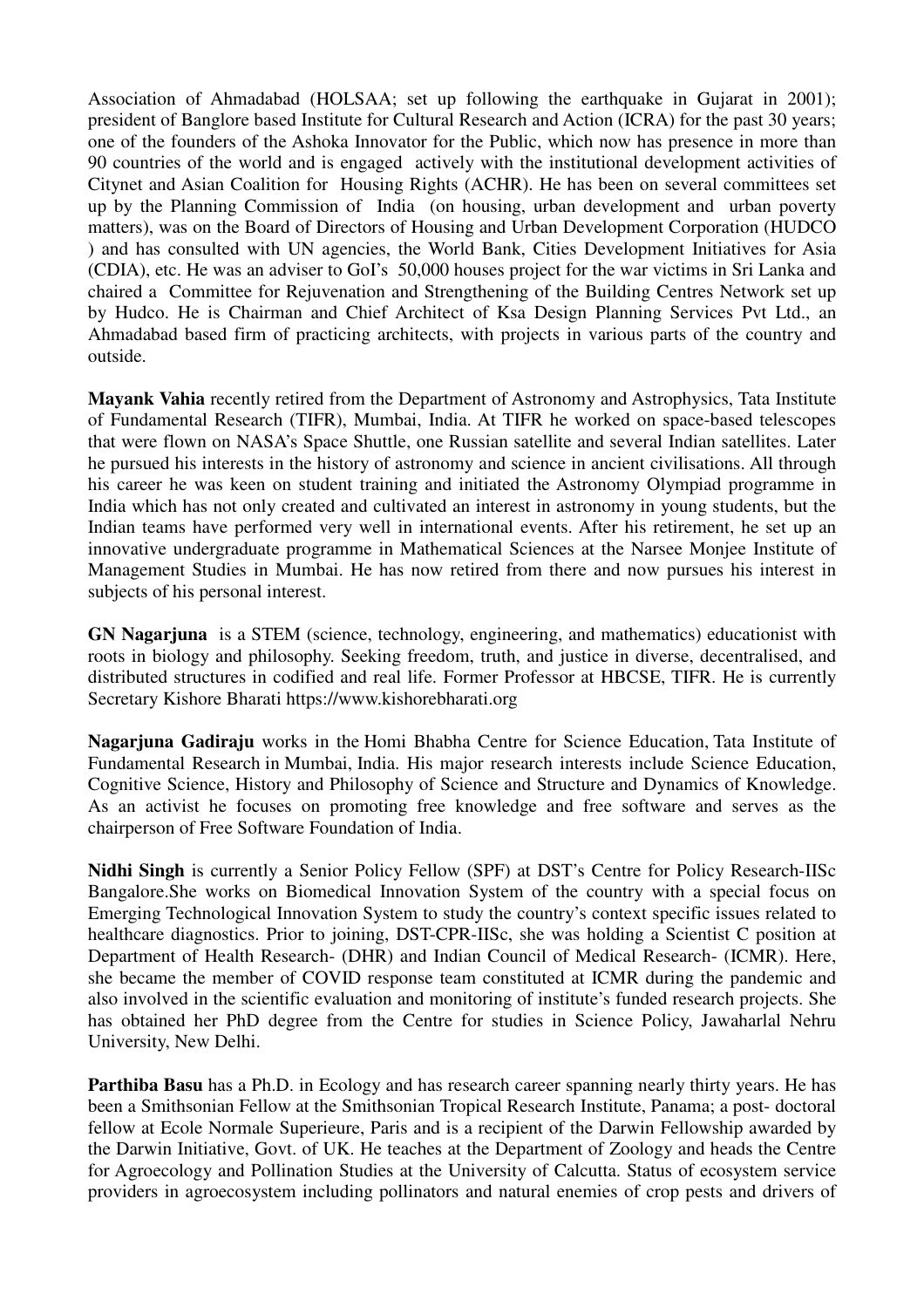their decline are major areas of his research. An evolving theme in his research group is to assess how stressors like pesticides might impact the physiology and genetic mechanisms of the species providing key ecosystem services e.g. bees. He presently serves a Lead member of the IUCN Wild bee Specialist Group and has been part of the expert panel on pollinators and food systems for the UN-FAO.

**Priya Hasan** is an Asst Professor in Physics at the Maulana Azad National Urdu University, Hyderabad, India. She did her Integrated Masters from the Moscow State University, Moscow, Russia, PhD at Osmania University, Hyderabad in 2004 and post-doctoral research in France and IUCAA, Pune. She was awarded the Women Scientist Award by DST in 2006. She has presented her work in various conferences in India, Europe and US and in the United Nations, Vienna. Her research interests are in observational astronomy, star formation, star clusters and galaxies. She is actively involved in olympiads, public outreach and science popularisation programs and has worked on various projects with the IAU-OAD, US Consulate Hyderabad, etc. She is the co-Chair of the Women in Astronomy WG- IAU and member of the Public Outreach and Education Committee, Astronomical Society of India and ISDT-TMT.

**N.Raghuram** is the current Chair of the International Nitrogen Initiative and former Dean at the School of Biotechnology, Guru Gobind Singh Indraprastha University. A Best Teacher Awardee of his university and also at the national level, he is a molecular biologist by training. He currently specializes in functional genomics of plant G-protein signalling and nitrogen use efficiency in rice. He is a member of the National Nitrogen Steering Committee of the Indian Government, as well as the International Steering Committee of the Global Partnership for Nutrient Management (GPNM) under the UN Environment Programme. He has also been on the UNEP-FAO-WHO consultative committee on the health and environmental impacts of fertilizers and pesticides. He co-founded the Indian Nitrogen Group and Sustainable India Trust, co-edited the first ever Indian Nitrogen Assessment and is currently co-leading the South Asian Nitrogen Assessment for the GEF-UNEP project on International Nitrogen Management System. He also co-drafted and co-negotiated the first ever India-led UN resolution on 'Sustainable Nitrogen Management' in the  $4<sup>th</sup>$  UN Environment Assembly in 2019. Before joining as a university faculty 25 years ago, he had brief stints in industrial R&D and science journalism (as a correspondent for Down to Earth magazine) He is currently the Editor-in-Chief of the Springer nature journal, Physiology and Molecular Biology of Plants, apart from being guest editor for Frontiers in Plant Science, Environment Research Letters and Environmental Research Communications.

**Rajesh Joshi** is a Hindi writer, poet, journalist, and playwright. A recipient of the Sahitya Academy Award in Hindi, his writings have been translated into many Indian and foreign languages, like English, German, Russian etc. Rajesh Joshi is a member of the Janwadi Lekhak Sangh. He is a champion of secularism, scientific temper, freedom of speech and expression.

**R.Ramanujam** popularly known as Jam got his BE (Hons) in Electrical and Electronics Engineering from BITS Pilani and his PhD in Computer Science from Tata Institute of Fundamental Research, Mumbai. After postdoctoral research at the City University of New York, he was at the Institute of Mathematical Sciences, Chennai where he recently retired as Professor. He is currently a visiting Professor at Azim Premji University, Bengaluru. His research interests are in mathematical logic and theory of computation, and their applications to theory of distributed systems, game theory and security theory. He has been actively involved in mathematics education for children and teachers. Ramanujam has been associated with the Tamil Nadu Science Forum since 1990, active in its involvement in science popularization and school education. He is editor of Thulir, a monthly science magazine for children. He was a member of the Yash Pal Committee that formulated the National Curriculum Framework 2005, and chaired the National Focus Group on Teaching of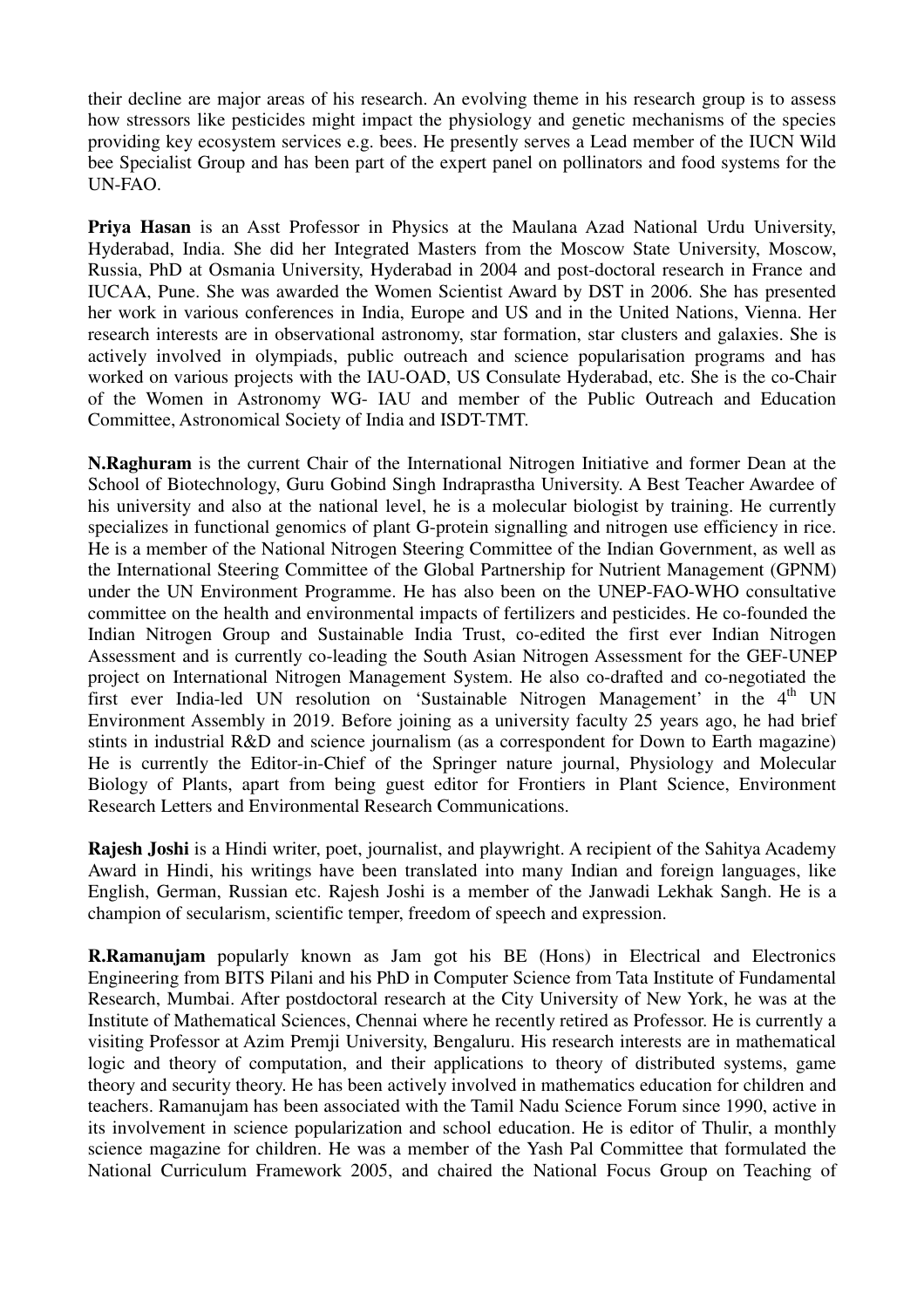Mathematics, NCERT. He is now part of panel appointed by the TN Government to form a State Education Policy.

**Ravinder Banyal** is a research scientist at the Indian Institute of Astrophysics (IIA), Bangalore. He completed his PhD from IIA, Bangalore in the year 2005 and then spent two years as a postdoctoral fellow in Northeastern University, Boston, USA. Since 2008, Ravinder is a faculty member at IIA and continues to teach, guide and do research in astronomical instrumentation and extrasolar planets. His research involves studying the properties of the planet hosting stars to understand the origin, diversity and architecture of the exoplanetary systems. During 2013-2014, Ravinder has also spent a year as a visiting scientist at the University of Gottingen, Germany. Apart from regular teaching and research, he is also deeply passionate about public outreach and science education.

**P.Sainath** is a journalist who has specialised in reporting "not for shareholders" but about people who are left behind. His reporting about rural India, with detailed documentation about poverty, economic and social inequalities, and caste discrimination are windows to a world about which the print and visual media have chosen to ignore. P.Sainath is thus described by Amartya Sen as "one of the world's great experts on famine and hunger." His recent project, " People's Archive of Rural India" is a unique repository of many aspects of the field. P.Sainath's volume of work continues to expose systemic brutalities that lie at the core of neoliberal globalization.

**Satyaki Roy** is currently Associate Professor at the Institute for Studies in Industrial Development. He has worked and published extensively on industrial clusters in India, political economy of informality and employment and currently working on political economy of industrialisation and global value chains. His recent book is *Contours of Value Capture: India's Neoliberal Path of Industrial Development* published by Cambridge University Press, 2020.

**K.K.Shailaja** is the former health minister (2016-2021) of Kerala and was described by the media as a "Covid Slayer" for her leadership in combating the pandemic in her state. For Kerala's success in this field, she was honoured by the United Nations in 2020 and was amongst the few world leaders who were invited to speak at the United Nations Public Service Day. Her leadership in Kerala's challenge to the Nipah virus in 2018 was also recognised world over. A science graduate, K.K. Shailaja had served first as a physics teacher in a school for several years and is referred to as Shailaja teacher. She is also a writer and has authored two books in Malayalam.

**Sonajharia Minz** is the Vice-Chancellor of Sido Kanhu Murmu University, Dumka in Jharkhand, since 2020. After her school education in Jharkhand, she had her college education in Bengaluru and Chennai, specialising in mathematics for her M.Sc. Following her Ph.D. in Computer science from the Jawaharlal Nehru University, she taught in Barkatullah University in Bhopal and in Madurai Kamaraj University. Subsequently she returned to her alma mater, JNU and taught in the School of Computer and System Sciences, since 1992. Born in a tribal family, she is active in challenging social discrimination and upholding citizens' rights and equality. She served for one term as the President of the JNU Teachers' Union and was recently invited by the UNESCO to speak on "Indigenous Perspective: Advancing Change in Higher Education."

**Sudesh Bhaskar Ghoderao** is Associate Professor of Chemistry in RNC Arts, JDB Commerce and NSC Science College, Nashik, Maharashtra with educational qualifications as M.Sc, M.Phil.,

Ph.D. (Chemistry) and teaching experience (UG/PG) of 30 Years. He is the National General Secretary, Federation of Indian Rationalist Associations (FIRA) since 2019 and prior to that Secretary of FIRA for more than 6 years Secretary, National and International Coordination of Maharashtra Andhashraddha Nirmulan Samiti (MANS). He participated and represented MANS in Asian Humanism Conference organised at Kaohsiung, Taiwan during 28 to 30 Dec 2018, He was coordinator of the International Conference on 'Rationalism for Humanity' organised on 9 Aug